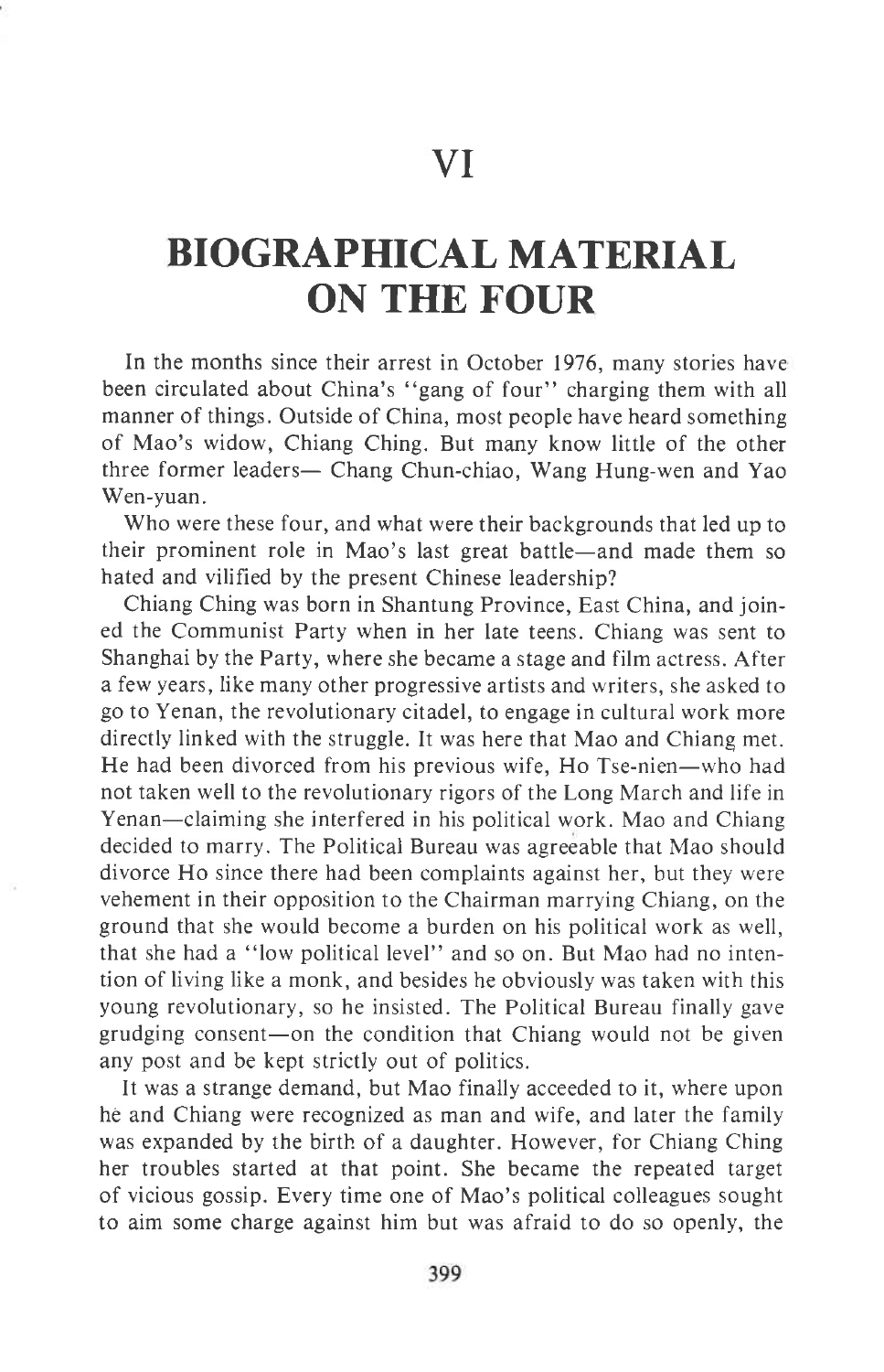rumor mill would start the campaign against the wife. It used to be said in China that Chiang Ching had hardly a day of comfort since she married Mao.

Under such conditions, it was quite obvious that Chiang became frustrated in her desire to participate in the revolution. She was constantly being put down or shoved aside. There are some who say that Chiang Ching was vindictive. It would be no wonder if, under these conditions, she occasionally acted that way. Certainly once the Chairman himself put her in a leadership position of the Cultural Revolution, as First Deputy-Chairman of the Cultural Revolution Group (a leading body set up by Mao during the early stages of the Cultural Revolution), she was fierce in struggle against the enemies of Mao's line and the continuing revolution. When she blasted Liu Shao-chi and his wife, Wang Kuang-mei, she was hitting at people who were not just her main tormentors, but were the political targets of the Cultural Revolution. It must be kept in mind that Chiang Ching always acted under Mao's direction for the purpose of carrying out his political objectives, even if on occasion she did go to extremes and was criticized and corrected by her husband. The fact is that Mao, feeling isolated politically from many of his old comrades, recognizing that they would not follow him in his quest to shake up the bureaucracy and maintain the purity of the revolution and carry it through to the end, had to rely on those he could trust, and quite obviously primary among them was his wife, Chiang Ching.

Chang Chun-chiao was born in Anhui Province, also East China, and began his revolutionary activities in the 1930s. As a young man, Chang was most active in the literary field as part of the underground Party in Shanghai. It is true that at that time this area was under the direction and influence of Wang Ming, who was then Secretary-General of the Party, and that his line politically would later be characterized by Mao as "Right opportunist," meaning capitulating to the whims of Chiang Kai-shek and thereby endangering the Party and the revolution. But during that period, those in the field could not have known of the debates going on in the central organs of the Party, and therefore faithfully carried out Wang Ming's instructions as coming "from the Central Committee." This even included some criticism and attacks against Lu Hsun, whom Mao later called one of China's great thinkers and revolutionaries.

These facts were well known to many people in China, certainly to Mao and other leaders, and most assuredly to Liu Shao-chi and An Tsewen, for many years Liu's man at the head of the Organizatiop Department of the Central Committee and in charge of personnel files and assignments. In fact, in March 1968, Liu's people, in an attempt to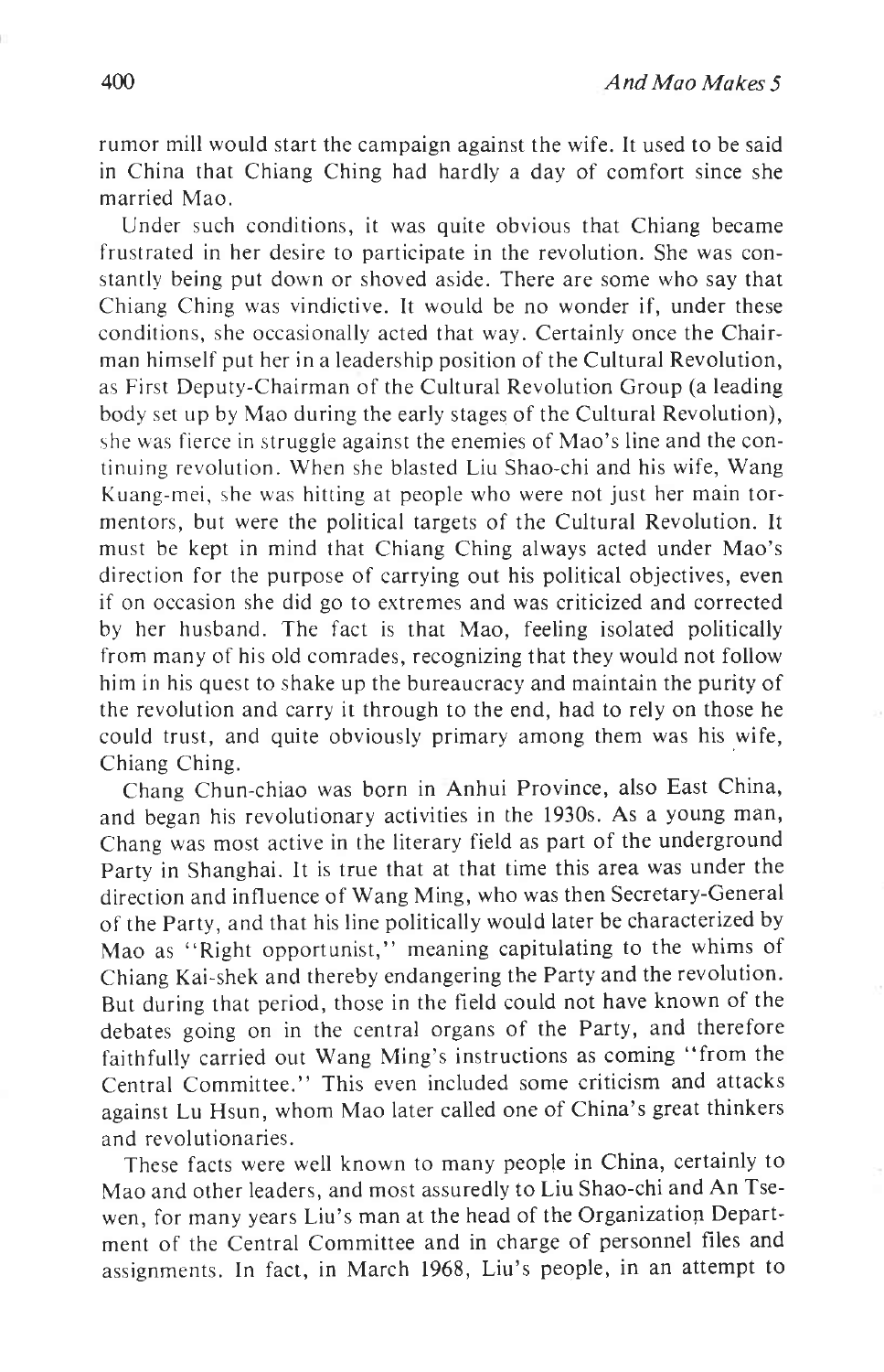divert the direction and orientation of the Cultural Revolution away from its attack on Liu and his "bourgeois headquarters," thereby saving their own hides, leaked out Chang Chun-chiao's file and tried to whip up a storm to unseat him from the leadership of the Cultural Revolution Group and the city of Shanghai, positions to which he had been appointed by Mao. Quite obviously, this did not meet with Mao's approval. The people in Shanghai were informed that Chang's record had been gone over with a fine-tooth comb not once but three different times and he was found to be a good revolutionary cadre. The attempt to unseat him subsided almost immediately, as it was taken in reality as an attack against "Chairman Mao's proletarian headquarters."

If Mao had had serious doubts about Chang, he most assuredly had the opportunity to do something about it at that point. Instead he repeatedly gave Chang important tasks in the Cultural Revolution because Mao believed his political line would be adhered to, and later he entrusted Chang with high positions in the Party and government.

During this same period both anarchist and rightist elements had attacked Chang. His house had been broken into and his life threatened. When word of one such incident reached Mao, he is quoted as having said, "If that meeting is held to bombard Chang Chun-chiao we will certainly take the necessary steps and arrest people."

Going back a bit, after the liberation of Shanghai in 1949, Chang became part of the administration of the Party and the city. For years he was Deputy Secretary of the Municipal Party Committee and Deputy Minister of Propaganda of that committee. He was also one of the heads of the Shanghai Committee for Friendly Relations with Foreign Countries and frequently met with guests from around the world.

During this period Chang had written an important article entitled "Break Away from the Idea of Bourgeois Right," which reflected ideas Mao had put forward concerning the egalitarian virtues of the free supply system practiced by the Red Army in the war of resistance and pointing out the stratification that the wage system currently practiced could lead to. This article was written as the Great Leap Forward-an unprecedented social movement which led to the formation of the people's communes in the countryside-was coming under attack from powerful forces in Party leadership as coming "too early, too quickly and too crudely." Mao ordered that Chang's article be reprinted in the People's Daily and he wrote some editorial notes basically supportive of it.

Starting from the mid-I950's, Chang worked very closely with Ko Ching-shih, the mayor of Shanghai until his death in 1965. Ko was known for his staunch support of Chairman Mao and his political line , and as well for his disdain of Liu Shao-chi personally and the line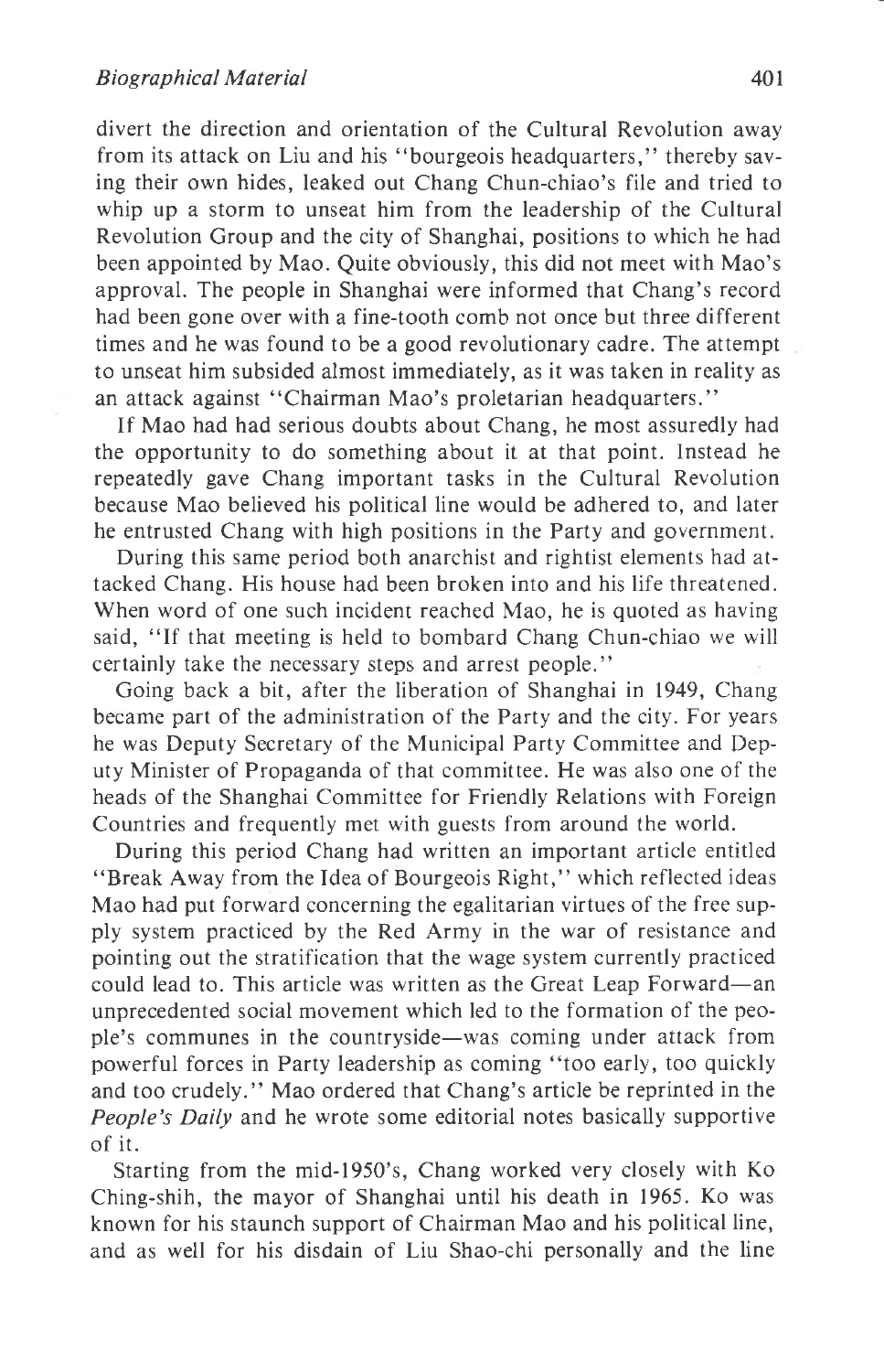emanating from his "bourgeois headquarters," although at that time it was not called that. In the Cultural Revolution it would be revealed that Ko and Liu had been at loggerheads since the 1930s when they had worked in the same underground organization in Peking and Tientsin. One of the centers of their conflict was what policy to follow regarding Party members who had been arrested by Chiang Kai-shek's police. Liu advocated allowing these people to sign anti-Communist statements and to vow never to engage again in revolutionary activity in order to escape execution and get out of prison; Ko said this was betrayal and only opened the Party ranks to all kinds of traitors and spies, for it was Chiang's practice to spare lives on the condition that the released person would work for him. Mao sided with Ko, but Liu often acted to the contrary, meanwhile hosting a bitterness against Ko that would continue for years.

During the "Rectification Movement" of 1942 in Yenan, Liu and his supporters attempted to brand Ko as a traitor and spy for the Kuomintang, and actually placed him under arrest for a year and a half. The campaign against him was so virulent that Ko's wife could not stand the pressure and committed suicide. It was only when Mao personally intervened that Ko was released and given work to do, but for years after that Liu managed to hang a cloud over his head and prevented him from rising to the highest leading circle. The battle between the two would continue until Ko was no longer on the scene.

Under these conditions, for Chang to openly become Ko's m'an in Shanghai was a clear indication of where he stood politically, which was four-square behind Mao's line. He was to suffer for this allegiance once Ko passed lrom the scene, for those who succeeded him as mayor and First Party Secretary in Shanghai, Tsao Ti-chiu and Chen Peihsien, were connected with Teng Hsiao-ping and Liu Shao-chi, the leaders of the "bourgeois headquarters." Chang was shoved aside and actually demoted and left without any concrete work to do, until Mao decided to put him in the leadership of the Cultural Revolution Group as Deputy Leader. This was how he made his political comeback, in the forefront of the mass movement Mao led to prevent revisionism in China.

It was during the early 1960s that Chiang Ching spent long periods in Shanghai. She was recovering from an operation for cancer of the cervix, high blood pressure and a few other ailments, and on the doctors' instructions attended plays, saw films and other artistic productions with the assistance of Chang Chun-chiao. It was during this period that they discovered what they felt was serious deviation from Chairman Mao's line on art and literature, and that actually culture was being utilized to prepare people's minds for a revisionist turn in Chinese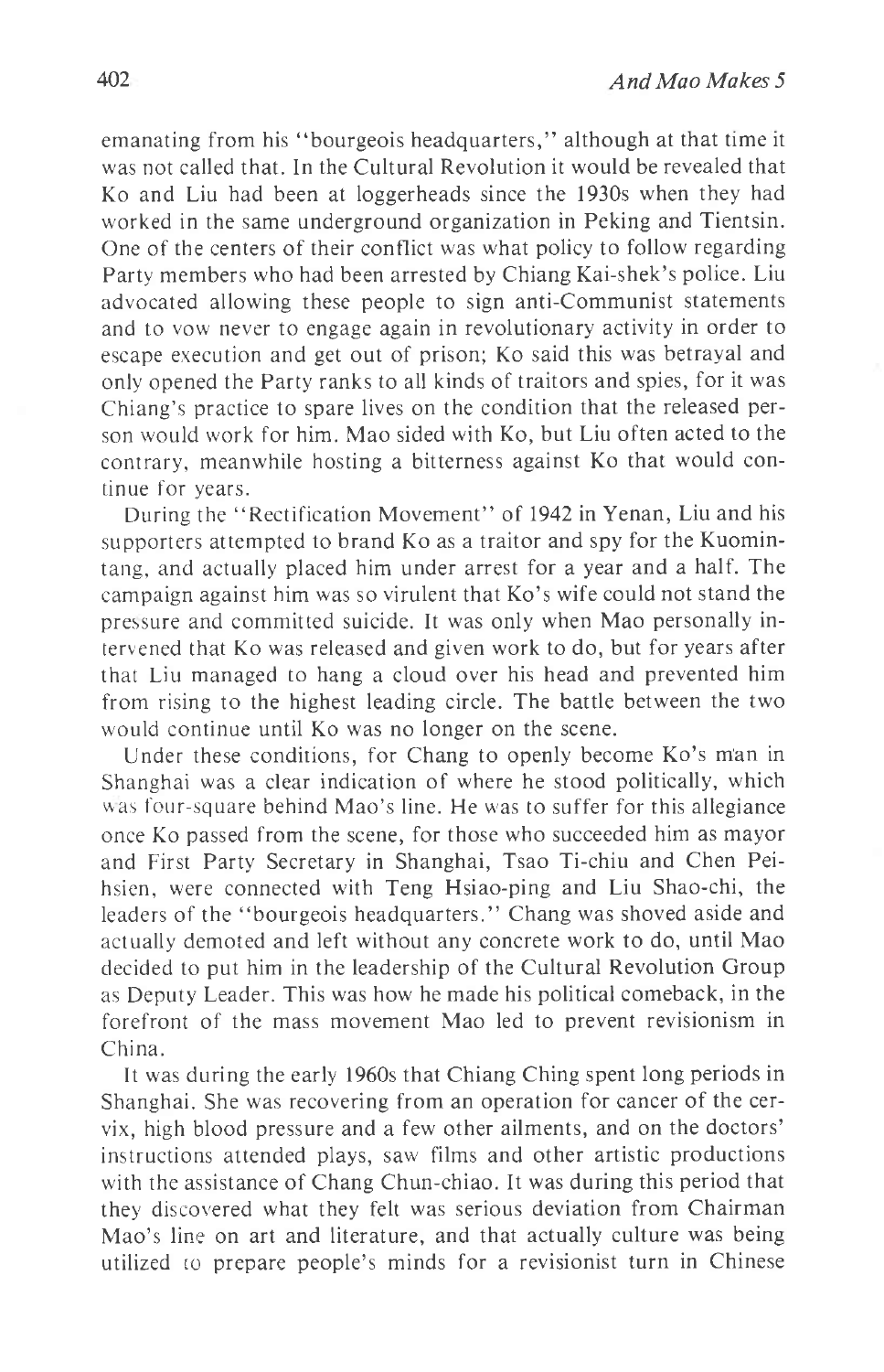politics. Chiang wrote her husband about this and he encouraged her and Chang Chun-chiao to document their findings and prepare to expose the wrong-doers.

This work in culture involved two intertwined tasks-criticism of the old and creation of the new. Even before coming to Shanghai, Chiang Ching had battled to change Peking Opera. The reform fought for in the Peking Opera heralded a new day in proletarian culture and was regarded as one of the earliest victories of the Cultural Revolution. It was a victory because the highly stylized Peking Opera had been the dominion of the old culture and had proved over the years practically impervious to change. What distinguished Chiang's revolutionary model operas was the fact that these were plays which took up topical political themes in modern dress, though they used many of the artistic elements of classic opera. The struggle over the nature of these operas was really the curtain opener to the Great Proletarian Cultural Revolution. lt was a struggle that pitted Mao's supporters led by Chiang Ching against the Party Propaganda and Cultural Departments.

And a fierce struggle it was. In November of 1963, Chiang Ching tried to make changes in The Red Lantern, a popular work, which would accentuate the traits of a true proletarian fighter. The Ministry of Culture, headed by Chou Yang, objected to her suggestions. Shortly after, she rewrote the script to an anti-Japanese war story to highlight the armed struggle. Peng Chen, mayor of Peking, banned the staging of the play and Chou Yang scoffed at the suggestion that it be made into <sup>a</sup> symphony, since according to him the peasants couldn't understand the music.

It was in the counter-attack against this rightist stranglehold on culture that Yao Wen-yuan made his appearance, joining together in Shanghai with Chiang Ching and Chang Chun-chiao. Yao had been a young literary critic attached to the Shanghai Branch of the Writers' Union. For years he had been under attack by the powers-that-be in the Union, most of whom were led nationally by a group of literary personages who were later identified as being in close collaboration with Liu Shao-chi. The reason for the ire they directed against Yao was his highly effective criticism of the political line which Chou Yang, Hsia Yen, Yang Han-sheng and Tien Han, whom Mao later termed the "four rogues," were promoting throughout art and literature. Yao was insistent that they were openly violating socialist standards which Mao had set down in his Yenan talks on art and literature in May 1942. Such people were later to refer to Yao as the "club" or the "assassin" because of his devastating commentaries.

During the "anti-Rightist" movement in 1957, in which Mao led the attack against advocates of reversing the historical process toward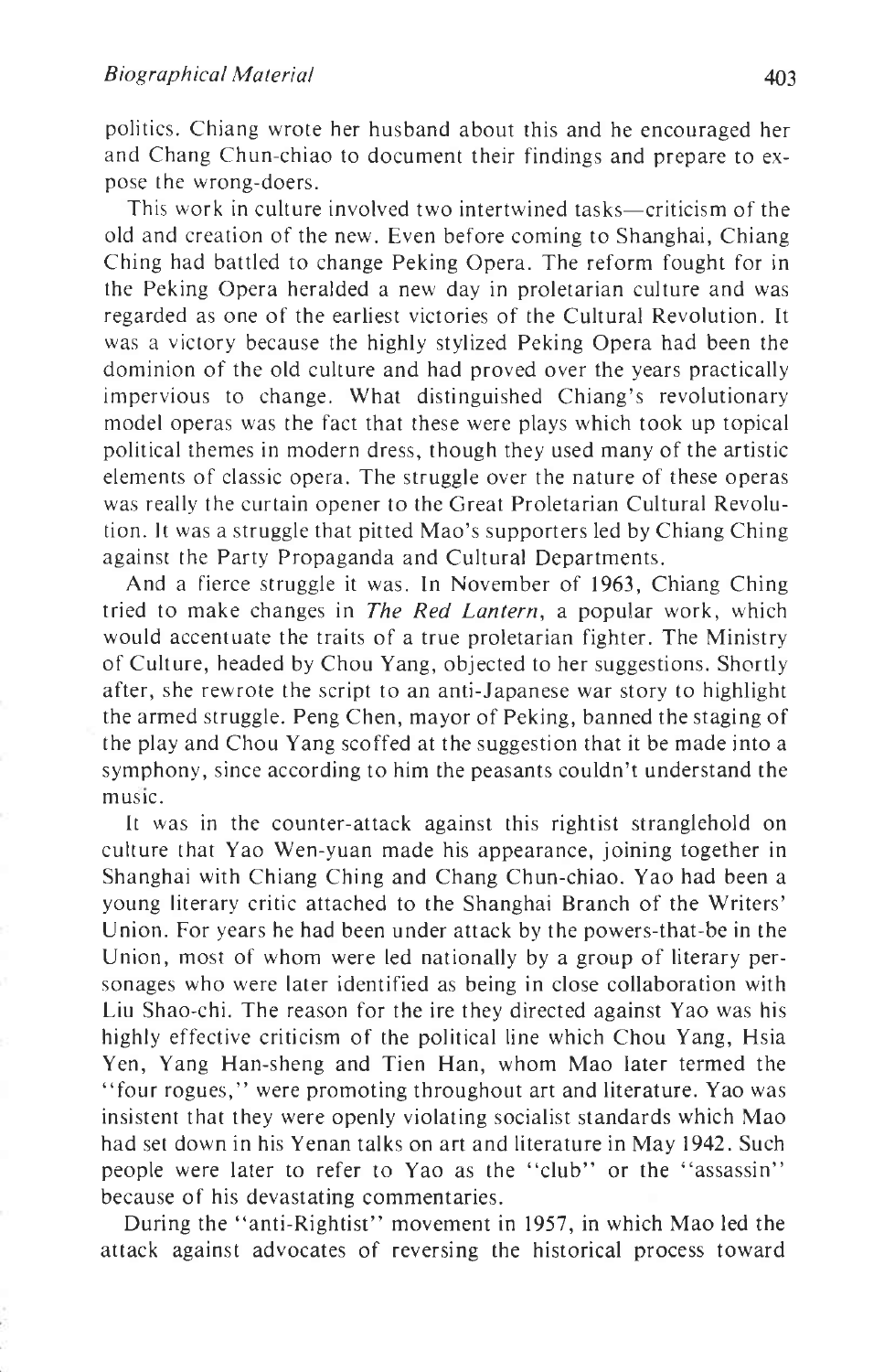socialism in China, an attempt was made by the supporters of the "four rogues" to label Yao as a "Rightist" and push him out of the Union. But Yao was able to defend himself as a supporter of Mao's line and of socialism, consequently this move failed. Attempts were even made to link Yao with his father, Yao Peng-tzu, who was a rightist and expressed very reactionary thinking, but this failed also, as Yao "drew the line" as they say in Chinese, between his political beliefs and those of his father and maintained his adherence to Chairman Mao's political line and the revolution.

It was against this background that Mao had to take action to meet the "revisionist" onslaught in the cultural field, which he felt was an attempt to restore capitalism in China. When he needed a vehicle for opening his counter-attack against Liu Shao-chi and his henchman, Peng Chen, Mao, through Chiang Ching, chose Chang Chun-chiao and Yao Wen-yuan to work on a document that would be his opening salvo.

Under Mao's direct instructions and with his personal supervision, Chiang Ching led this work, which had to be carried out with the greatest secrecy in Shanghai. Peking was no longer tenable for Mao, with Peng Chen bugging his living quarters, keeping him under surveillance and trying to keep the Chairman isolated, both physically and politically. Peng could not have done this without the instructions and support of Liu Shao-chi and Teng Hsiao-ping, who was then Secretary-General of the Party.

Mao selected as his initial target the play "Hai Jui Dismissed From Office," written and produced in 1959, the very year that open attacks began to be made inside the Party Central Committee against the Chairman's leadership. The author was Wu Han, the well-known historian who was also the vice-mayor of Peking and a close associate of Peng Cheng. The opera was a thinly disguised scolding of Mao for dismissing Peng Teh-huai in 1959 from his post as Minister of Defense. While audiences at the time could not catch the nuances, to Mao the play was a political attack, and Yao's long article, published in November 1965, had the task of meticulously dissecting the play and launching a political refutation to expose the whole plot to change China's socialist orientation and direction.

No amount of rhetoric at present can distort the fact that when Mao was in dire political straits, it was Chiang Ching, Chang Chun-chiao and Yao Wen-yuan who were at his side fashioning the approaching Cultural Revolution. Mao quite pointedly passed over many of the old cadres. He passed over the old marshals and generals in his army; he passed over the old and established figures in art and literature. This was not by chance, but by choice. It was deliberate because Mao had seen so many of these people disregard his advice to be aware of "the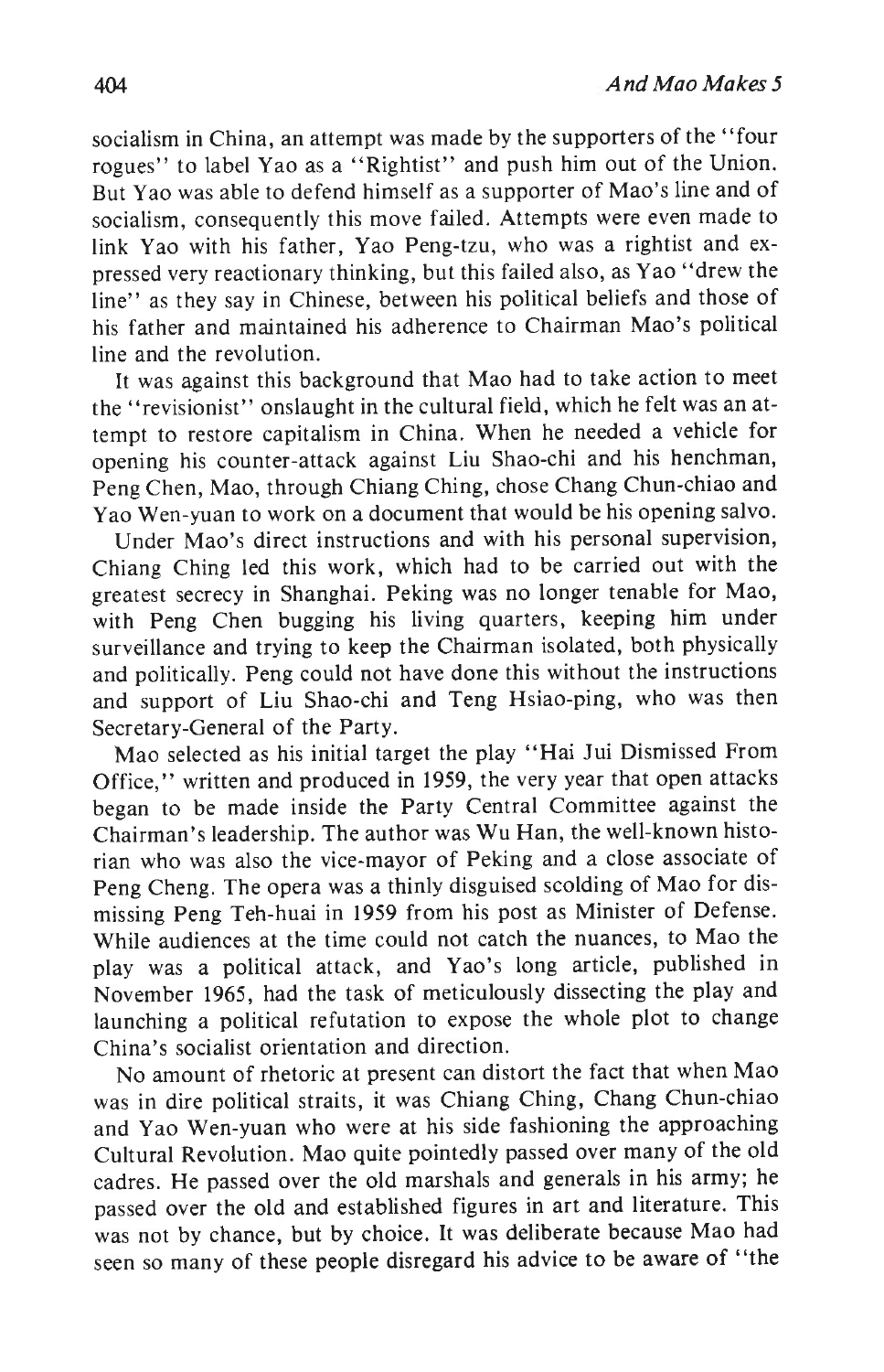sugar-coated bullets" of the deposed classes, who could not defeat them with arms but would corrupt their revolutionary ardor by elevated positions, special privileges and a living style far above that of the ordinary workers and peasants. Forming an important segment of society, especially becoming a force inside the leadership of the Communist Party, their attack against Mao and his political line obviously meant that they intended to reverse it.

Mao in fighting them back had to rely on those with the qualiry of judgment, and loyalty to his policies for the chinese revolution. There is no doubt he recognized that too many of his old comrades would not follow him in this new development of the revolution. Succeeding events proved his judgment to be correct, when these very same marshals, generals, old cadres and established literary and art figures hated the cultural Revolution and all its implications from the very beginning.

People like Peng Chen openly cursed Mao, but most of the others hid their dislike of Mao's criticism of the direction China's revolution had been going by leveling their attacks against Chiang Ching, Chang Chun-chiao and Yao Wen-yuan. Mao tried to make peace with those in opposition, to get'them to change their minds and join him in the Cultural Revolution. He spoke with them face to face atop Tien An Men in Peking in 1966, after he had reviewed millions of Red Guards. He warned that the Chinese revolution had to take this new turn if it was to prevent revisionism, and encouraged them to join the youth of the nation and the masses of Chinese people in carrying out the cultural Revolution. "what if we discover revisionism in the central Committee?" he asked the assembled leaders. He indicated he intended to fight it tooth and nail, no matter what they decided.

Later, in March 1967, Mao would not give up on his old comrades, even though by now many of them were openly hostile to him and the Cultural Revolution. He dispatched Chiang Ching to talk to them again after the "February Counter-Current," a rump Central Committee meeting called illegally to protest the seizure of power from below in Shanghai in January of that year which Mao had supported, and which he said should serve as the model for the rest of the country. Chiang Ching spoke of Mao's high regard for these old timers and their contributions to the revolution. She said that Mao had specifically told her to inform them that he was counting on their backing in the future as well. But these efforts did little or nothing to alleviate their antagonism toward the Cultural Revolution or toward Chiang Ching and her associates personally.

Wang Hung-wen entered the picture much later. He was born in Northeast China (Manchuria). His family background was never clear,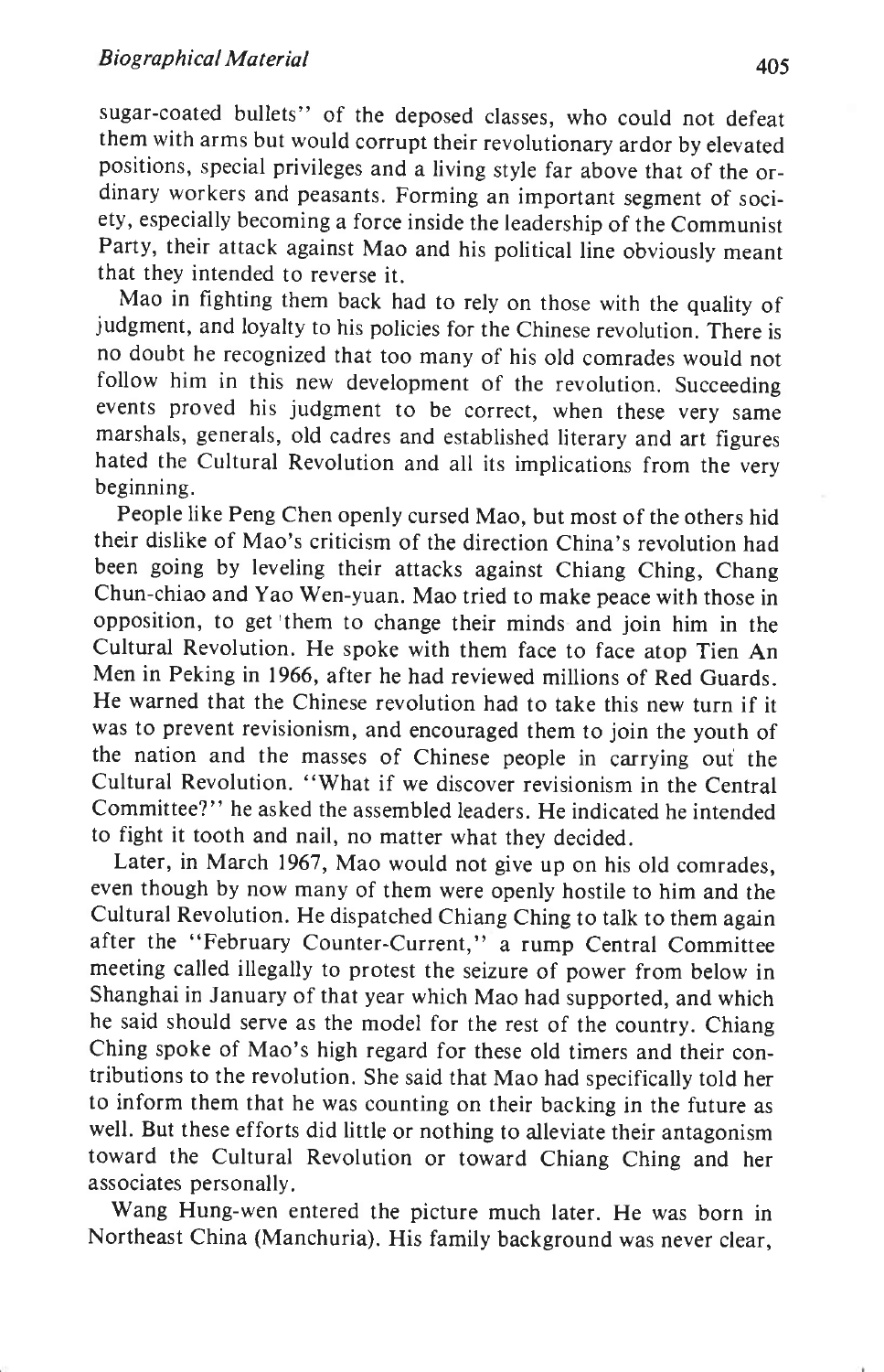but what is known is that as a very young man he joined the Volunteers that went into Korea to defend the northern part of that country against U.S. aggression in the early 1950s.

Apparently while in the army he displayed unusual political sagacity, for he was retained in the ranks long after the above conflict ended. This was the case only for those who had something special to offer the armed forces, and for a number of years Wang worked as a political commissar.

He was finally demobilized in 1964 and assigned to work in Textile Mill #17 in Shanghai. This was a factory with a long history of foreign and comprador control, therefore, the work force itself was extremely complicated as far as their political history and sympathies were concerned. The middle ranks of management and those of the workers, in addition, had gone through Japanese occupation and Kuomintang control, which only compounded their complexity. Wang Hung-wen was placed in charge of security work in the factory, which included physically guarding the plant from sabotage and intrusion, but most importantly working with personnel questions, that is, understanding the history, thinking and actions of those working there. This was important because Chiang Kai-shek had planted secret agents by the thousands in Shanghai, and it was always possible that there would be disruptive elements hiddden within the work force.

After the death of Ko Ching-shih in 1965 and a change in the leadership of the Party and government of Shanghai, Wang Hung-wen began to discern subtle changes in the policies coming down from the Municipal Party Committee, which he felt violated Mao's political line and were out and out revisionist. Therefore, when the Chairman started the Cultural Revolution in earnest in 1966, Wang was one of the first people in Shanghai to grasp the significance of the movement and to put up *dazibao* (big-character posters) questioning the leadership of both the Municipal Party Committee and the city government.

In September 1966 Wang participated in a meeting at the East China Textile Institute and took the lead in organizing a city-wide criticism of the mayor, Tsao Ti-chiu, and the First Party Secretary, Chen Pei-hsien. By November Wang was in the leading group of a city-wide organization of Mao's followers in Shanghai's factories, educational, cultural and administrative institutions and other units. They decided to associate themselves with the Red Guards from several Peking organizations and form the Shanghai Workers' Revolutionary Rebels General Headquarters. Wang's activities did not go unnoticed, natural-Iy, and the mayor and First Party Secretary had him marked for arrest as a "counter-revolutionary." It was even rumored that they wanted him assassinated, But mass support for what he was saying and doing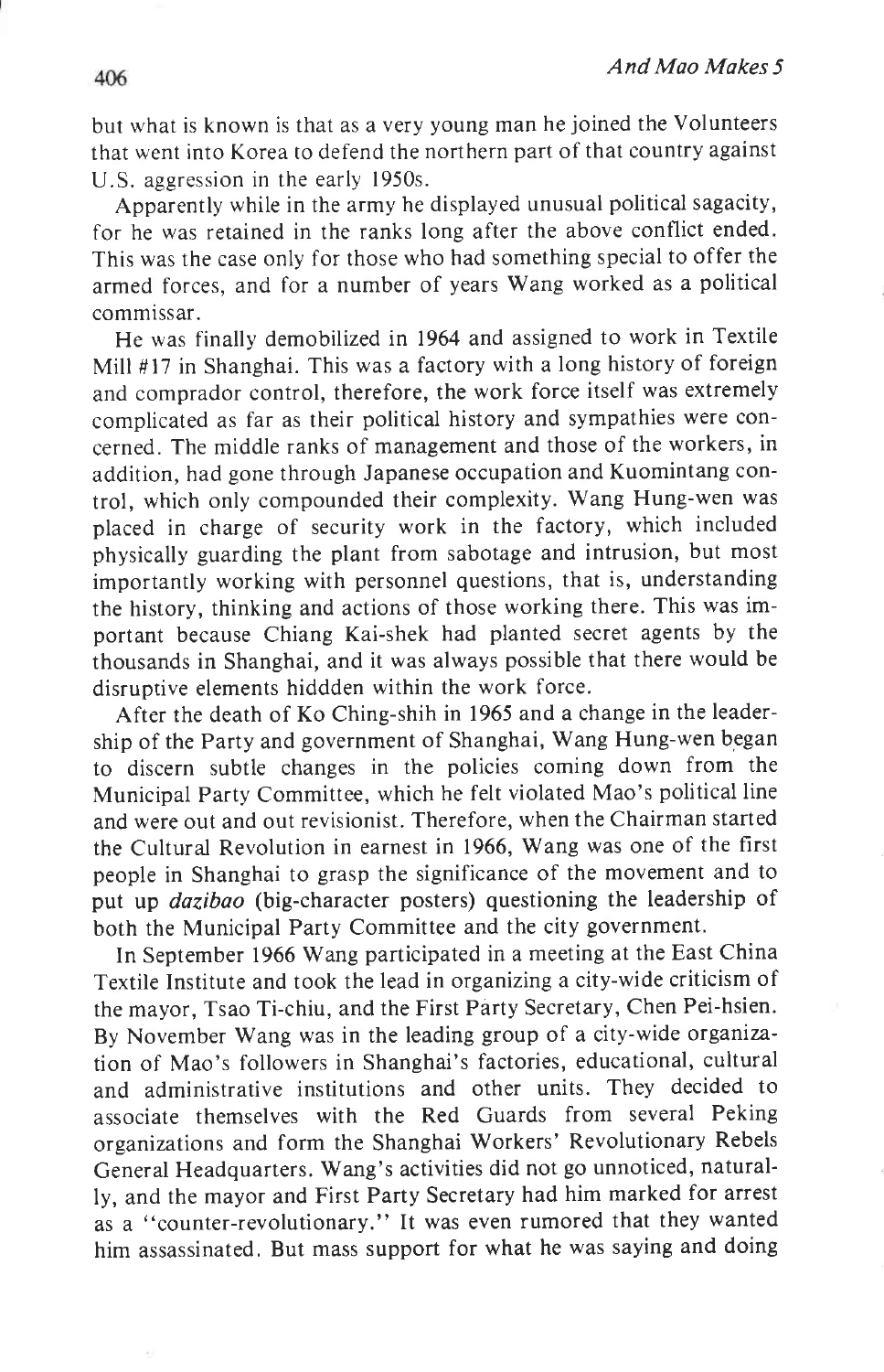prevented the authorities from taking any action toward him.

The Shanghai struggle was very complicated. For example in November, in the face of continued refusal by Chen and Tsao to make self-criticism, a number of organizations sent off a delegation of 2500 workers by train to Peking to present their criticisms directly to the Party Center. ln a suburb outside Shanghai, the train was surrounded by rightist forces. Chang Chun-chiao, representing the Cultural Revolution Group, went directly to the scene. At great personal risk, he waged long hours of struggle. He signed the demands of the rebels and demanded that the Municipal Committee hold a meeting. He then struggled with the workers on the train that they should go back to Shanghai to carry out the struggle there and send only a few representatives to Peking. What kind of example for the whole country, he asked those workers, would it be for the workers of Shanghai to abandon their posts, both in revolution and production, in Shanghai?

By January 1967 Wang's Headquarters had enough support from the masses, as well as encouragement from Chang Chun-chiao and the Cultural Revolution Group in Peking, to thwart any maneuvers Tsao and Chen took as they sought to evade the consequences of Mao's great political movement. In fact, the more they thrashed about, the more risky their evasions became, until it became quite obvious to the workers, students and other intellectuals and the peasants of Shanghai that they had to be thrown out of office. This the masses proceeded to do in what was called "The Shanghai January Storm."

Chang Chun-chiao described the nature of the process this way: " . . . we used to hold joint discussions. We would ask the rebels to come to our meeting to discuss each problem. One day forty organizations might be represented and the next day a hundred. Nobody knew anyone else. Although we were very busy and often in a state of chaos, we felt that this sort of thing was liable to happen in a revolution, and this was the way to get problems solved. It would have been wrong to be too hasty." Mao openly and specifically approved the "seizure of power" through the "January Storm" via editorials and Central Committee resolutions, and furthermore, called upon his supporters all over the country to emulate this action wherever it was needed to get the revolution back on the right track again.

Wang Hung-wen became a vice-head of the Shanghai Revolutionary Committee in March of 1967. He was one of the leaders in the meticulous dissecting of the theory and practice of Liu Shao-chi's "bourgeois line" as exemplified in Shanghai through the policies of Tsao and Chen. His prestige was very high among the workers especially, but he also had the respect of the intellectuals and other sectors of society, for he was seen as a direct representative of Chang Chun-chiao,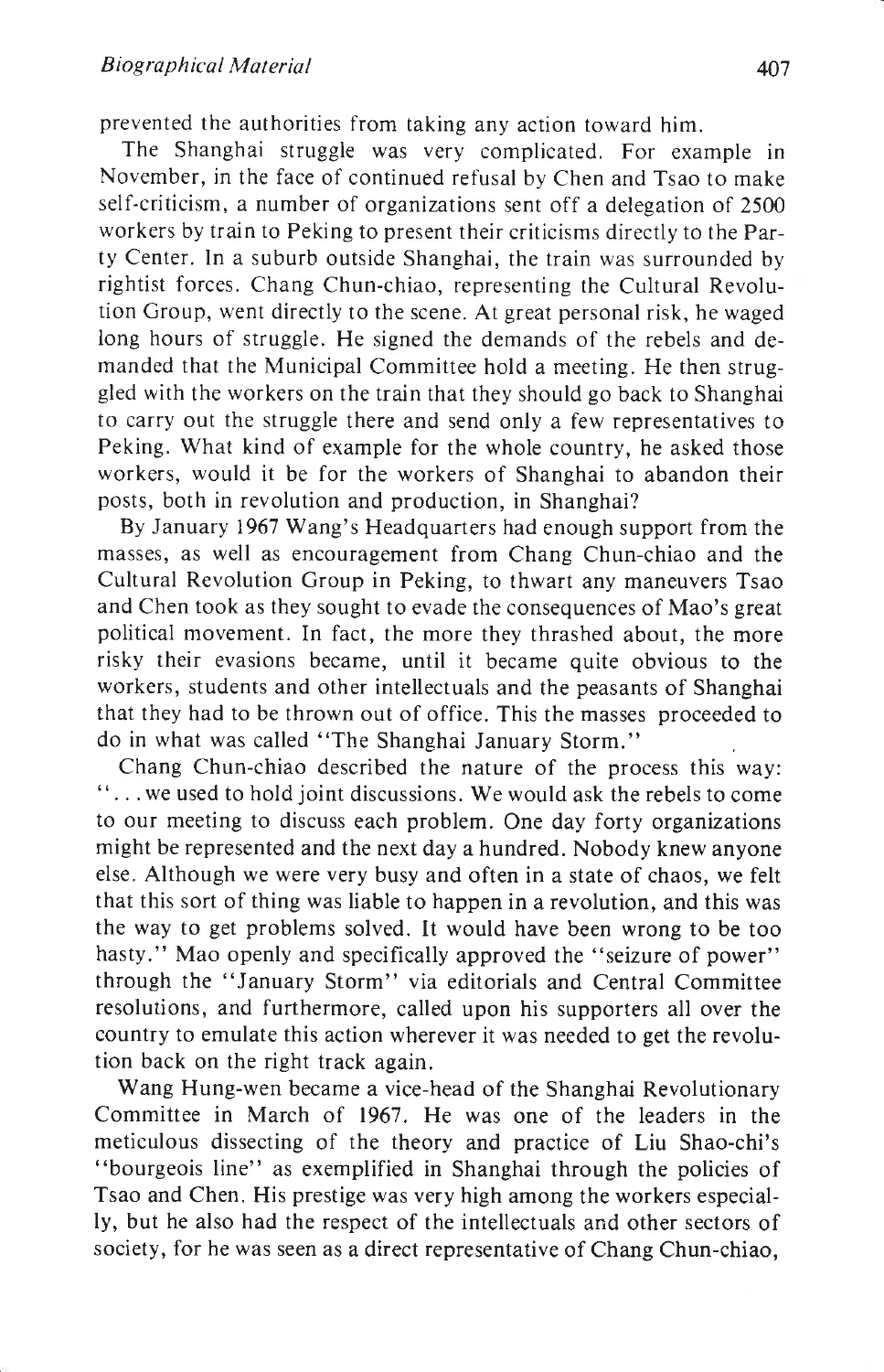who was leading the City Revolution Committee, and together they were considered as part of "Chairman Mao's proletarian headquarters."

Wang was for a while one of the key leaders of Shanghai, as both Chang Chun-chiao and Yao Wen-yuan were working in Peking most of the time. Later in 1971, after Lin Piao's conspiracy against Mao was discovered, and with his subsequent disappearance, Wang was suddenly transferred to Peking and elevated to the Vice-Chairmanship of the Central Committee just behind Mao and Chou En-lai. Such a move could not have been made without the specific approval of Mao himself, more so since Wang had leaped over Chiang, Chang and Yao, all of whom were members of the Political Bureau, having been elected to this position at the Ninth Party Congress in April 1969.

No clear explanation was ever offered for this development, although inside China the general public read it as adhering to Mao's policy of cultivating successors to the leadership of the revolution. Wang had distinguished himself in standing up to Lin Piao at a Central Committee meeting in 1970 where Lin and his forces had made their first major move for power. As to why Wang was chosen ahead of Chiang, Chang and Yao, an educated guess would include two components. First Wang, exactly because he was a young man and a "newcomer," was probably viewed by those opposed to the Left as a person who could be more easily dismissed, discredited or pushed aside in the immediate struggles for succession after Mao's death. Secondly, because he had not been working at the Party Center he was not so easy to tar with'the brush of association with Lin Piao during the start of Cultural Revolution. Chiang, Chang and Yao, to varying degrees, had been associated with Lin in some ways at the start of the Cultural Revolution. But then so had the whole Left, as Lin was the leading public figure in the struggle. Some of them may even have made mistakes which went along with some of Lin's wrong positions, but all of them strongly opposed his traitorous bid to usurp power and reverse the gains of the Cultural Revolution itself. In 1967 both Chiang and Yao wrote and spoke against the "May 16" conspiracy, an "ultra-left" group which has been linked to Lin Piao. And Chang was one of the very few leaders, including Mao, who were named as enemies in Lin Piao's Project <sup>571</sup> Outline for his attempted coup in 1971. Nonetheless Wang, having been in Shanghai, was most in the clear of the accusations being thrown around about ties with Lin Piao.

However, Mao faced bigger problems in that Lin Piao's defection was a traumatic event inside the Party and the country, and he had to forge a new unity. In resolving this issue, Mao sought younger and untainted political figures to move up the leadership ladder, and Wang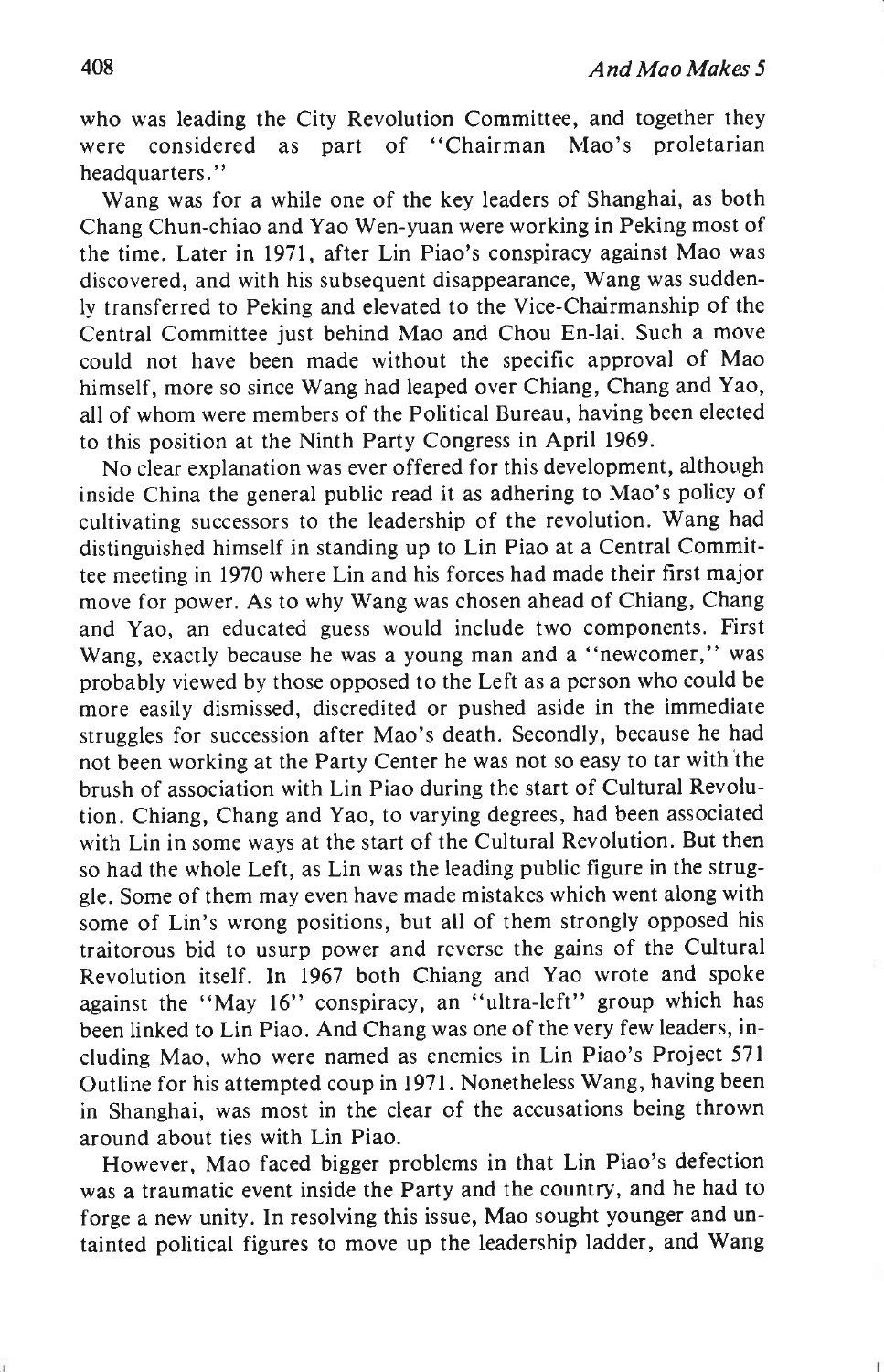Hung-wen would be outstanding in this regard.

This did not sit well with the old marshals, generals and bureaucrats, who saw Wang simply as an extension of Chiang, Chang and Yao and thus sure to be a hard-liner as far as Mao's political program was concerned. But they could not dislodge the young man, still in his thirties, since he was Mao's choice, and after all, now he was Vice-Chairman of the Party. However, they could make jokes behind his back, such as labeling him "the helicopter politician," referring to his rapid rise, and putting obstacles in his path when Mao dispatched him to various parts of the country to resolve urgent problems. This is what took place in the city of Hangchow in the summer of 1975 when there was factional strife left over from earlier struggles in the Cultural Revolution and Wang's efforts were defeated by behind-the-scene maneuvering on Teng Hsiaoping's instructions. At that time Teng was Deputy Prime Minister and was exercising great power as Chou En-lai's health deteriorated and he could not attend to daily affairs.

As can be seen, the political infighting was intense and bitter, with Chiang, Chang, Yao and Wang seeking to support what Mao wanted, and the "establishment" figures with Chou En-lai's increasing support seeking to reverse many of the decisions taken during the Cultural Revolution, including the restoration to power of many of the former Party leaders and bureaucrats who had been criticized and deposed.

The Chairman had decreed during the Cultural Revolution that "old cadres who have made errors, even serious ones, should be allowed to make self-criticism before the masses, and if they pass be put back into positions of authority." But there had always been sharp conflict in carrying out this instruction, First, Lin Piao held final decision back on many cases for his own purpose; that is, he wanted to place his own people in those positions of authority in preparation for his ascendency to the top position. Secondly, it became a partisan battle to decide where to draw the line in each case between "serious error" and "unrepentent capitalist roader." This was a life and death political struggle, since crossing that line turned the problem into an "antagonistic contradiction" and a class enemy. There were those, who either out of conviction or otherwise, wanted to put certain old cadres on the other side of the line, and those who sought to pull them back into a "non-antagonistic contradiction" and restore them to power.

Each side saw this in larger political terms. Some, such as Chou Enlai, argued that practically all the old cadres except Liu Shao-chi and <sup>a</sup> few others should return to work. Mao, while believing the rehabilitation of some was necessary and correct, had insisted on two points. First it must be recognized that those overthrown certainly included bad eggs who should not return to power. And second those who were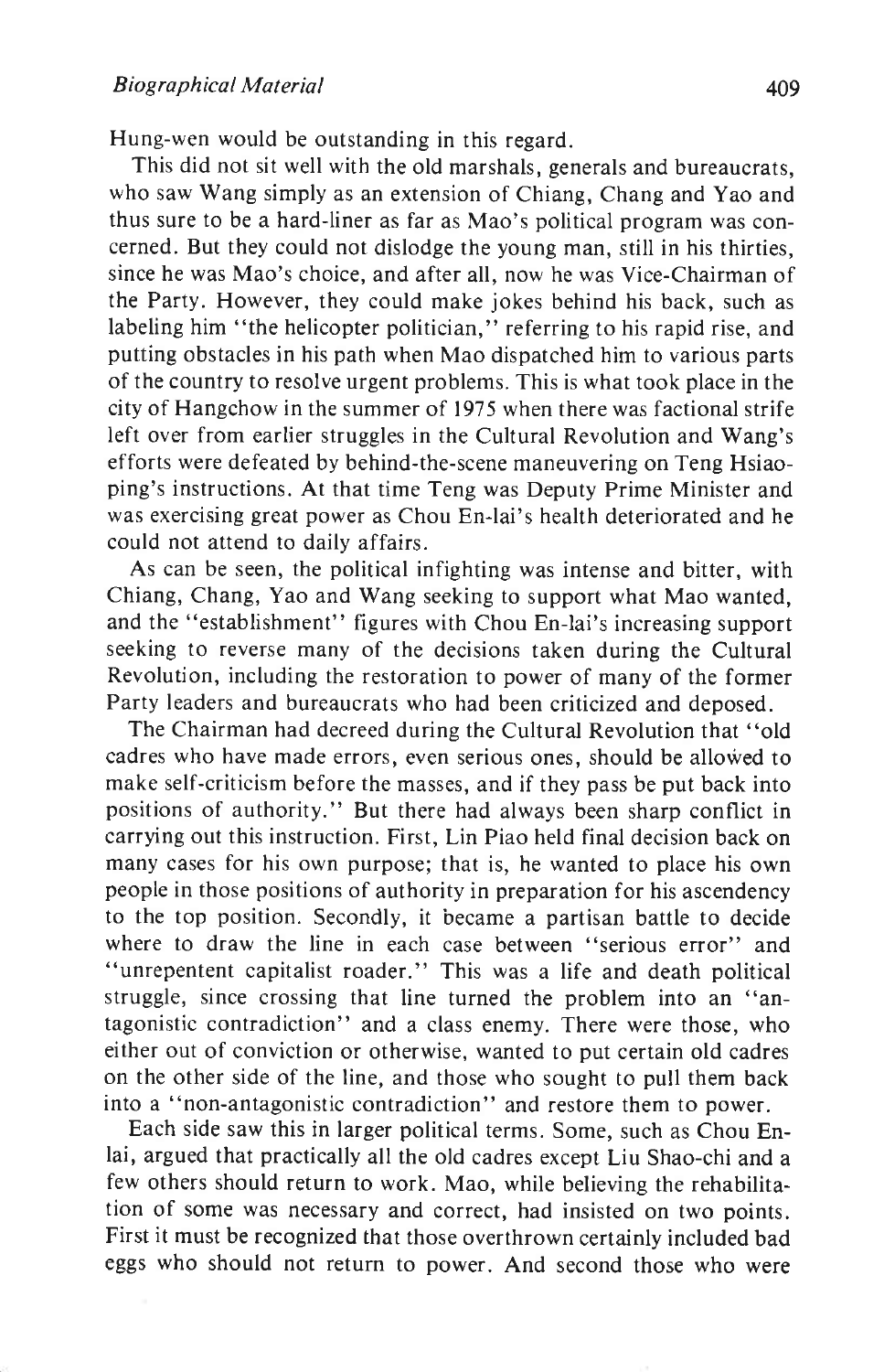returned to office should do so only on the basis of self-criticism for the mistakes they had made and on the basis of a correct attitude toward the Cultural Revolution. Even Teng Hsiao-ping was forced to say, he'd "never reverse the verdict"-a statement which could, and would, be later used against him when he made a mockery of those words by launching a major assault on the new institutions and policies of the Cultural Revolution. Chiang, Chang, Yao and Wang clearly felt that too many of the old leading cadres had betrayed Mao's line, had bitterly opposed the Cultural Revolution and by no means should be allowed to crawl back into power and thus open the way to reversing the whole process started by the Cultural Revolution.

What about Teng Hsiao-ping? While he had no shady associations in his distant past, he had for some time been part of Liu Shao-chi's "bourgeois headquarters." Still, due to the disarray inside the Party and army because of the Lin Piao incident (which came to a head in late <sup>197</sup>1), Mao needed someone with broad connections within the bureaucracy and in the army. In this regard Teng was second only to Chou. ln light of all this, Mao agreed to rehabilitate him and put him to work under Chou's guidance and supervision after Lin's fall. Mao was not then in basic agreement with Chou, he was battling the line-and many of the forces—Chou was supporting. But Mao recognized that it was necessary, if at all possible, to win over Chou, and therefore undoubtedly tried to do so down to the very end. To a great degree he had to work through Chou to try to win over others in Chou's camp, including Teng.

Why didn't the Chairman prepare to replace Chou with Chang Chun-chiao, for example? Most likely Mao understood quite clearly just how far he could go in any direction, and he knew that any attempt to put one of the Four into higher positions of power would immediately provoke rejection by the old bureaucrats and the army. Mao was undisputed leader of the Chinese Communist Party and of all China, but even he operated within definite political situations, and on more than one occasion, as he himself remarked frequently, he found himself in the minority. Therefore, no matter what his personal wishes may have been in this instance, he had to compromise in the face of the antagonism directed against the Four for carrying out the Chairman's own political line, from the very beginning of the Cultural Revolution. The most Mao could do at this juncture was to have Chang Chun-chiao appointed as Deputy Prime Minister and chief political commissar of the People's Liberation Army.

The activities of the Four in the final period of showdown with the forces of Chou, Teng, Hua, etc., have been described elsewhere, in the Introduction and texts of this book.